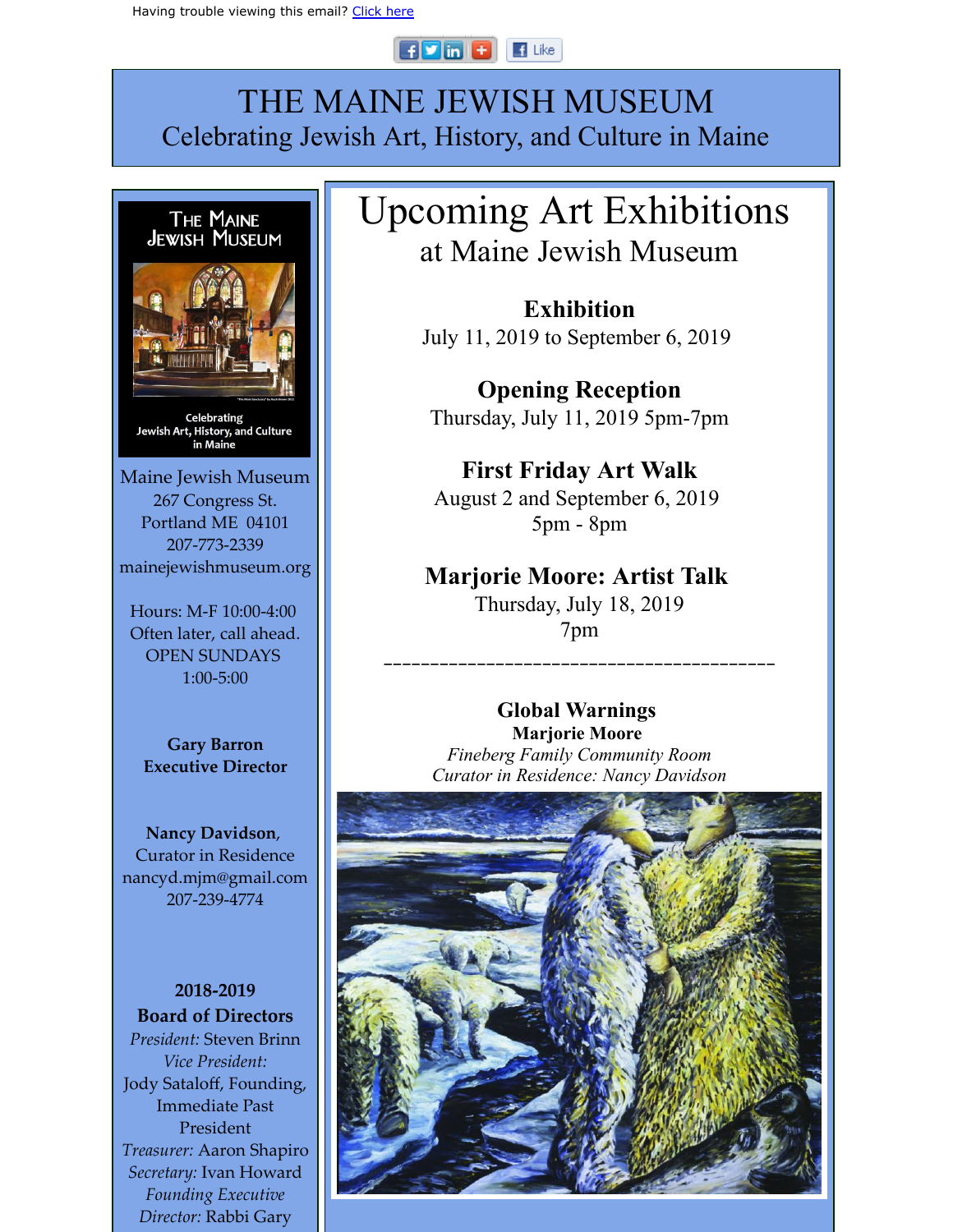#### Berenson

#### **Board members at large:**

Nancy Osher Blumberg Andrew Brenner Harris Gleckman Lee Goldberg Barry Hoffman Judith Glickman Lauder Nancy Levinsky Ruthie Noble Abe Peck Janet Raffel Amy Tinkle Nancy Ziegler

"This body of work came at a time when my interests, like those of the Inua, were very much influenced by anthropomorphism. By this term I mean, dreaming human/animal relationshipsimagining how we humans construct relationships with animals based on our differing cultural and spiritual histories.

I made these works near the time of the disastrous Exxon Valdez oil spill in Prince William Sound, Alaska in 1989. Like many others, I was outraged by this ecological disaster. But, at the time the signals of climate change were not so charged in my mind as they are today. I barely knew those two words. As I reflect upon this work three decades later, I realize the importance of these 'story-book' like images of human/animal creatures afloat in boats or huddled on icy landscapes. I now think they foreshadowed the dire conditions we can articulate today."

Marjorie Moore resided in Maine from 1970 to 1993, from 1993 to 2017 she lived in Houston and Austin,Texas. She has now returned to Maine full time, she lives and works on Great Diamond Island in Casco Bay. Moore has a long history of exhibiting her work in galleries and museums. She is the recipient of numerous grants and fellowships including The MacDowell Colony, National Endowment for the Arts, and an Earthwatch Fellowship to Venezuela.

### **Carving Out Meaning Lynne Shulman** *Spiegel Gallery Curator in Residence: Nancy Davidson*



Inspired by folk art traditions and her love of the natural world, Lynne Shulman's sculptures and reliefs explore the narratives of human and animal connections.

Shulman often incorporates found and vintage objects into her detailed wood carvings. In this process of integration, she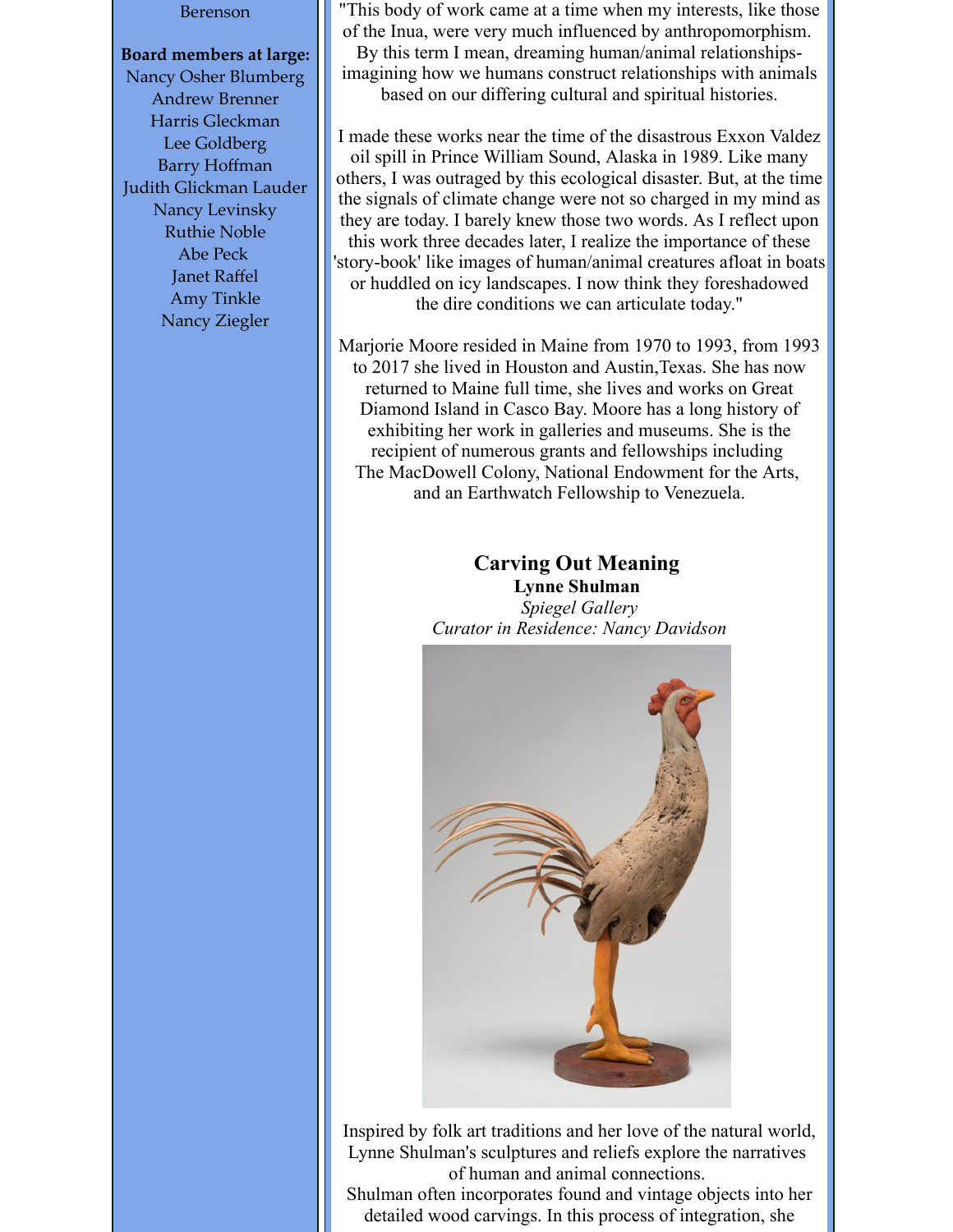considers the beauty and former purpose of these objects-a piece of an old wooden lobster trap, a shuttle from a closed Maine woolen mill, a vintage woolen spoolin order to suggest metaphor and new meaning. Each artwork relies on an understanding of the unique qualities of the specific subject-the watchful sheepdog and it's herd, the beauty of the heron's eye, and through the use of subtle and meticulous detail, she transforms her subjects from purely representational models to expressive and emotive works of art.

Lynne Shulman has been an artist and art educator in Maine for over 40 years. Since graduating from Pratt Institute (BFA) and SUNY New Paltz (MSAE), she has worked in a variety of sculptural mediums, each affording her a unique way to communicate her artistic vision. Her work has been exhibited in galleries and museums throughout Maine. Since her retirement from teaching art, she has focused her attention on creating wood sculptures, drawing upon her experiences along coastal Maine and her travels beyond.

### **Queens USA: A Global Celebration Audrey Gottlieb**

*Third Floor Sanctuary Curator of Photography, Nanci Kahn*



Audrey Gottlieb has been documenting the borough of Queens, New York, where she lived and worked for 30 years. Formerly made up of a loosely knit string of 64 villages, Queens has ridden the crest of America's waves of immigration. Her photographs reflect the lives and celebrations of many new and established immigrant groups, living and working in architecturally unglamorous neighborhoods. The images depict rituals and traditions, including ethnic feasts and processions, that the newcomers carry over from the old country and blend into the new one. Families that escaped wartorn places now live in Queens, in harmony, next door to ancestral enemies. Gottlieb feels no end to her delight in transcribing a surreal quality to the flurry of activity and language surrounding the rituals of immigrants trying to assimilate to a different culture. Reflecting on their lives, she believes, has given her a better